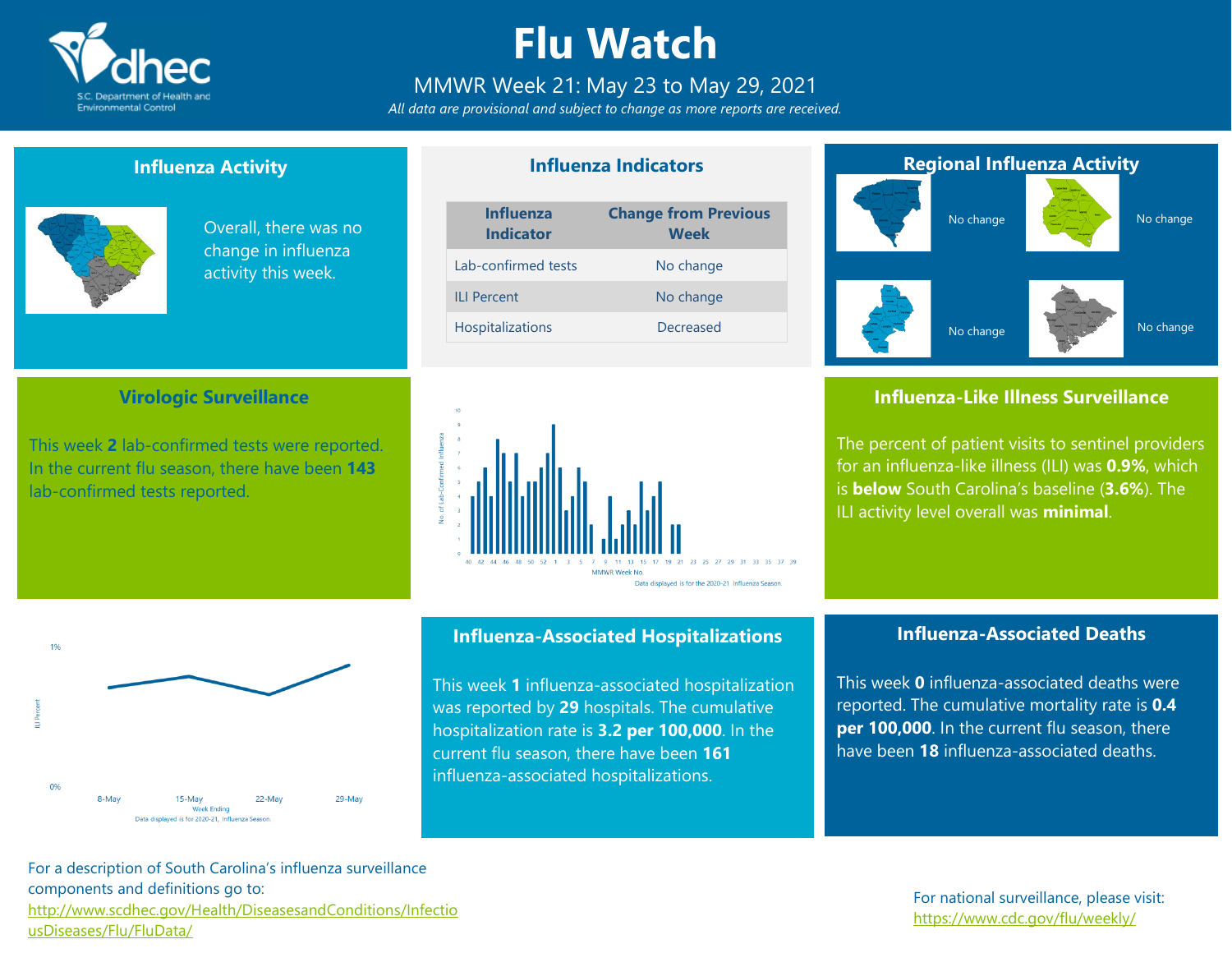# **Influenza Activity\***

**In the 4 Public Health Regions, activity showed**



\* Indicators for assessing influenza activity include: lab-confirmed tests, ILI percent, and hospitalizations.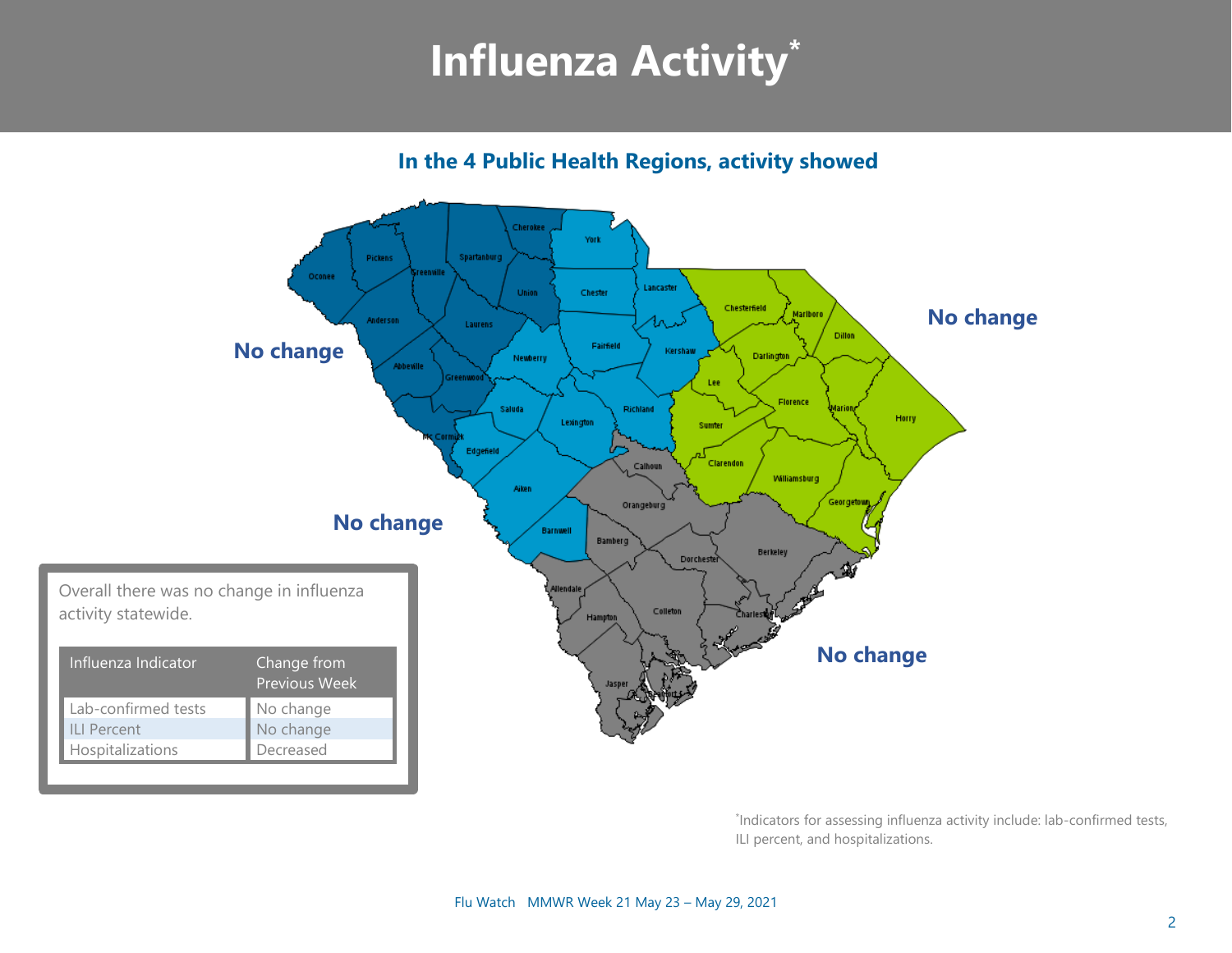# **Virologic Surveillance**

| Lab-Confirmed Influenza Cases by Influenza Type to Date* |                            |           |            |             |                     |  |  |  |
|----------------------------------------------------------|----------------------------|-----------|------------|-------------|---------------------|--|--|--|
|                                                          | No. of Cases (%)           |           |            |             |                     |  |  |  |
| <b>Influenza</b><br><b>Type</b>                          | <b>This</b><br><b>Week</b> | 2020-21   | 2019-20    | 2018-19     | 5 season<br>average |  |  |  |
| Overall                                                  | $\overline{2}$             | 143       | 6725       | 4733        | 3753                |  |  |  |
| Influenza A                                              | 0(0.0)                     | 45(31.5)  | 4730(70.3) | 4573 (96.6) | 2882(76.8)          |  |  |  |
| A(H3)                                                    |                            |           | 40(0.8)    | 593(13.0)   | 328(11.4)           |  |  |  |
| A(H1N1)                                                  | $-1$                       | 2(4.4)    | 1121(23.7) | 459(10.0)   | 490(17.0)           |  |  |  |
| $A(NS)^{**}$                                             |                            | 43(95.6)  | 3569(75.5) | 3521(77.0)  | 2064(71.6)          |  |  |  |
|                                                          |                            |           |            |             |                     |  |  |  |
| Influenza B                                              | 2(100.0)                   | 93(65.0)  | 1986(29.5) | 147(3.1)    | 871(23.2)           |  |  |  |
| <b>B</b> (Victoria)                                      |                            |           | 249(12.5)  | 3(2.0)      | 51(5.9)             |  |  |  |
| B(Yamagata)                                              | 44                         | $-1$      | 6(0.3)     | $-1$        | 12(1.4)             |  |  |  |
| $B$ (LND) <sup>+</sup>                                   | 2(100.0)                   | 93(100.0) | 1731(87.2) | 144(98.0)   | 808(92.8)           |  |  |  |
|                                                          |                            |           |            |             |                     |  |  |  |
| <b>Influenza Virus</b><br>Coinfection <sup>§</sup>       | 0(0.0)                     | 5(3.5)    | 9(0.1)     | 13(0.3)     | N/A                 |  |  |  |
| Influenza/SARS-<br>CoV-2 Coinfection <sup>£</sup>        | 0(0.0)                     | 15(13.8)  | 0(0.0)     | N/A         | N/A                 |  |  |  |

\*Data presented from previous influenza seasons represents the data from that season through the same week as the current season. Nationally, the influenza season begins with MMWR week 40 and ends with MMWR week 39. The 2020-21 influenza season began on September 27, 2020 and will end on October 3, 2021.

 $**$ NS – not subtyped  $+LND$  – lineage not determined

§Cases with more than one influenza A subtype in the same sample or with influenza A and B viral types in the same sample simultaneously.

£ Lab-confirmed influenza cases who also tested positive for SARS-CoV-2 virus from specimens collected on the same date.

#### **Laboratory-Confirmed Influenza Cases, by Virus Type**



A not subtyped  $\blacksquare$  A(H1N1)  $\blacksquare$  A(H3)  $\blacksquare$  B (lineage not determined)  $\blacksquare$  B (YAM)  $\blacksquare$  B (VIC)  $\blacksquare$  Co-infection

**Laboratory-Confirmed Influenza Cases, 2018-19 Season to Present**



A not subtyped  $A(H1N1) = A(H3) = B$  (lineage not determined) B (YAM) B (VIC) Co-infection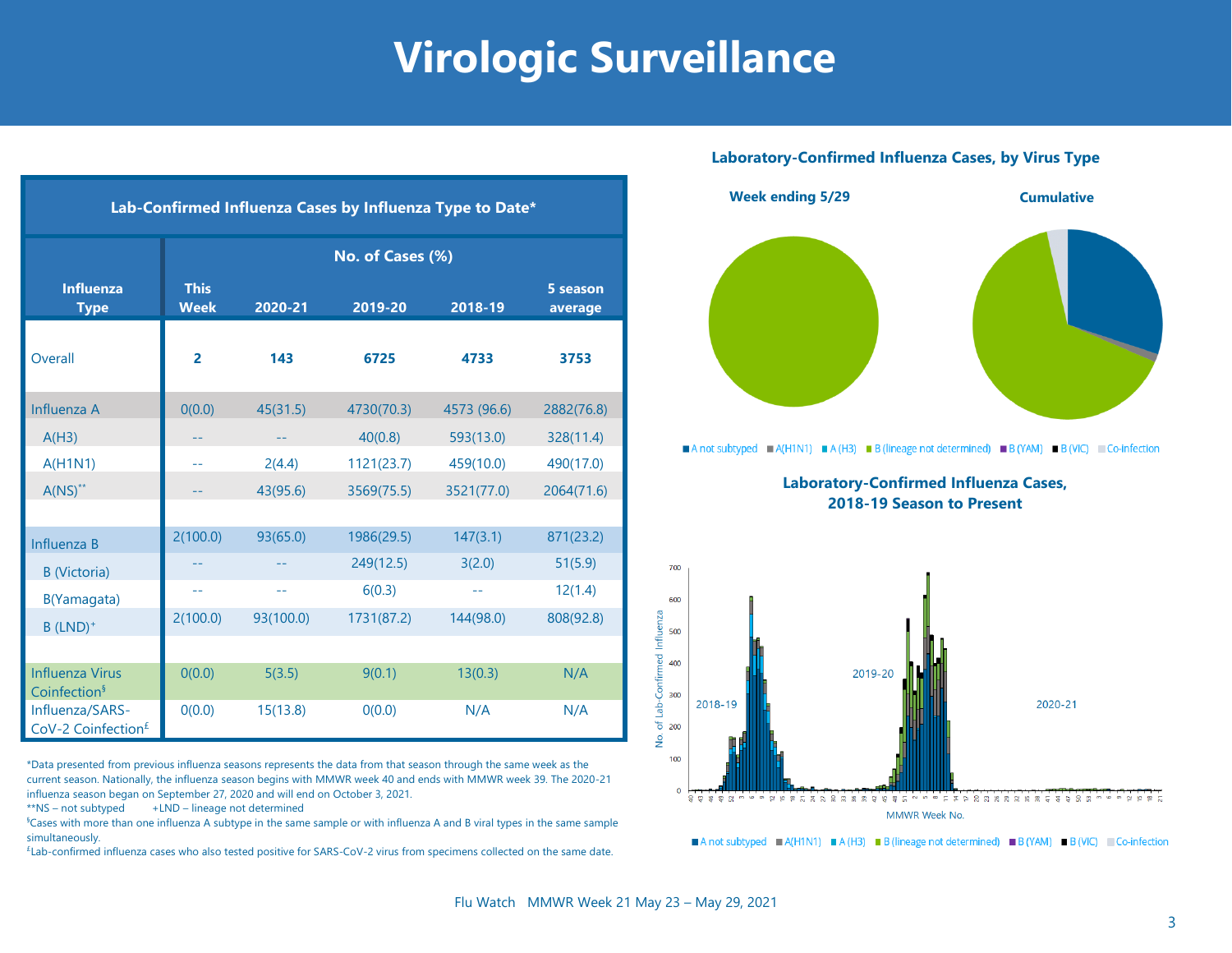## **Influenza-Like Illness (ILI) Surveillance**

This week, the ILI activity level was **minimal** and **0.9%** of patient visits to SC ILINet providers were attributed to an influenza-like illness. This is below the state baseline of **3.6%**.

Reports were received from providers in **15** counties, representing all DHEC Public Health regions.

\*\*ILI percentage is dependent upon the number of reporting providers and/or can vary by disease activity or the number of providers submitting reports.\*\*

**Percentage of Influenza-like Illness (ILI) Visits Reported by Sentinel Providers for Past and Current Seasons**



**MMWR Week** 



State ILI Activity Level by MMWR Week, 2016-17 Influenza **Season to Present** Season to Present **State ILI Activity Level by MMWR Week, 2016-17 Influenza**

**ILI ACTIVITY LEVELS: MINIMAL LOW MODERATE HIGH**

**MMWR Week**

Flu Watch MMWR Week 21 May 23 – May 29, 2021